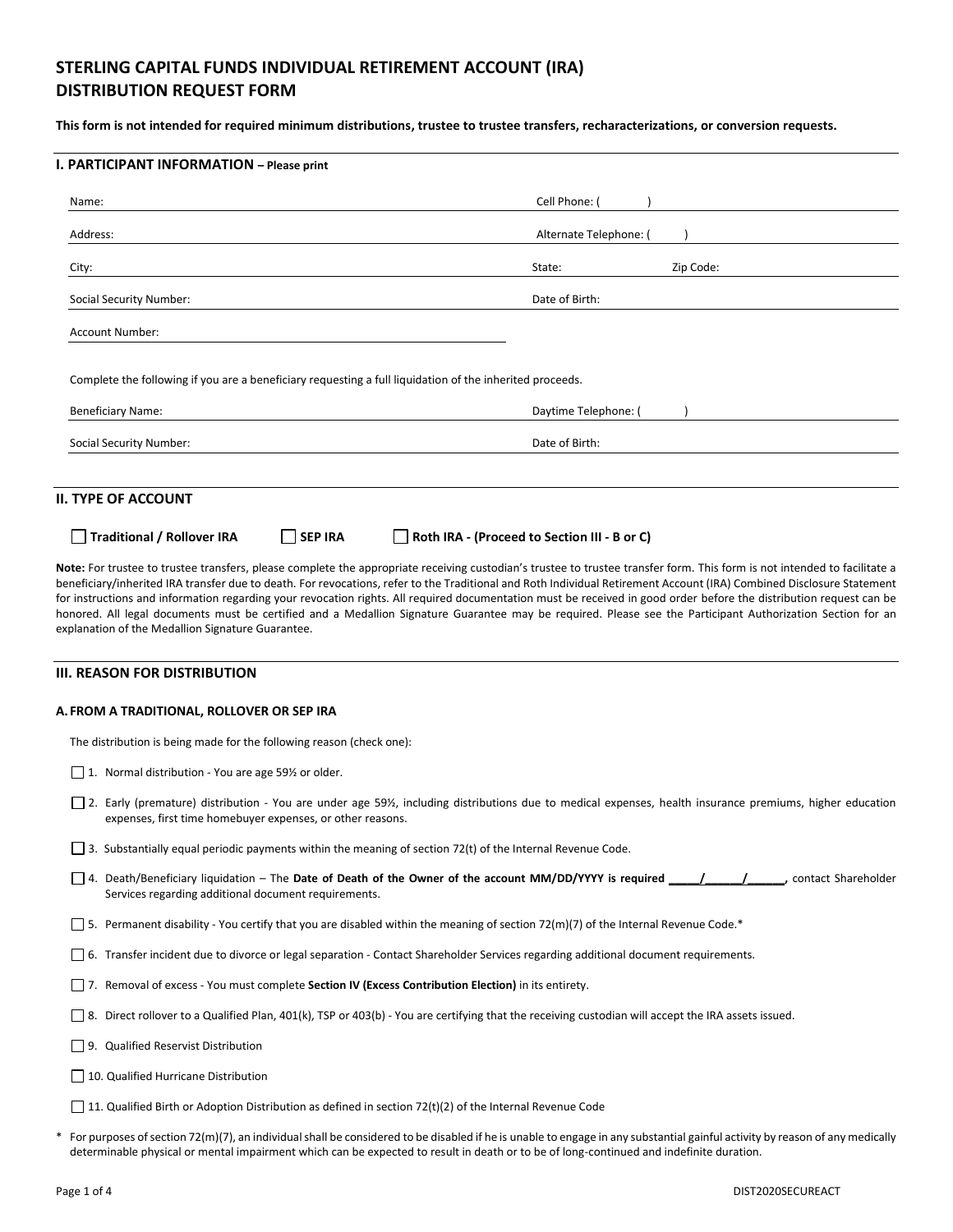#### Roth IRA Elections - Page 2

|                                       | B. QUALIFIED DISTRIBUTION FROM A ROTH IRA - This Roth IRA distribution satisfies the 5-year holding period requirement: |
|---------------------------------------|-------------------------------------------------------------------------------------------------------------------------|
| □ Yes (If "No", proceed to Section C) |                                                                                                                         |

The distribution is being made for the following reason (check one):

1. You are age 59% or older.

- 2. Death/Beneficiary liquidation The Date of Death of the Owner of the account MM/DD/YYYY is required  $\overline{1}$ , ontact Shareholder Services regarding additional document requirements.
- 3. Permanent disability You certify that you are disabled within the meaning of section 72(m)(7) of the Internal Revenue Code.\*

**Note:** Distributions not meeting the 5-year required period and for all other reasons not listed above are considered non-qualified.

### **C. NON-QUALIFIED DISTRIBUTION FROM A ROTH IRA – The distribution is being made for the following reason (check one):**

- □ 1. Normal distribution (prior to the 5-year holding requirement) You are age 59½ or older.
- □ 2. Early (premature) distribution You are under age 59½, including distributions due to medical expenses, health insurance premiums, higher education expenses, first time homebuyer expenses, or other reasons.
- 3. Substantially equal periodic payments within the meaning of section 72(t) of the Internal Revenue Code.
- □ 4. Death/Beneficiary liquidation If you are a beneficiary, contact Shareholder Services regarding additional document requirements.
- 5. Permanent disability You certify that you are disabled within the meaning of section 72(m)(7) of the Internal Revenue Code.\*
- 6. Transfer incident due to divorce or legal separation contact Shareholder Services regarding additional document requirements.
- 7. Removal of excess You must complete **Section IV (Excess Contribution Election)** in its entirety.
- 8. Qualified Reservist Distribution
- □ 9. Qualified Hurricane Distribution
- 10. Qualified Birth or Adoption Distribution as defined in section 72(t)(2) of the Internal Revenue Code
- For purposes of section 72(m)(7), an individual shall be considered to be disabled if he is unable to engage in any substantial gainful activity by reason of any medically determinable physical or mental impairment which can be expected to result in death or to be of long-continued and indefinite duration.

## **IV. EXCESS CONTRIBUTION ELECTION**

Amount of excess: \$\_\_\_\_\_\_\_\_\_\_\_\_\_\_\_\_\_\_\_\_\_\_\_\_\_ Tax year **for which** excess contribution was made:\_\_\_\_\_\_\_\_\_\_\_\_\_ Date Deposited:\_\_\_\_\_\_\_\_\_\_\_\_\_\_

Earnings will be removed with the excess contribution if corrected before your federal income tax-return due date (including extensions), pursuant to Internal Revenue Code Section 408(d)(4) and Internal Revenue Service ("IRS") Publication 590. You may be subject to an IRS penalty of 6% for each year the excess remains in the account. In addition, the IRS may impose a 10% early distribution penalty on the earnings, if you are under age 59½. You will receive IRS Form 1099-R for the year in which the excess distribution takes place (not for the year in which the excess contribution was made). Consult IRS Publication 590 for more information pertaining to excess contributions. If you are subject to a federal penalty tax due to an excess contribution, you must file IRS Form 5329.

For the purpose of the excess contribution, we will calculate the net income attributable ("NIA") to the contribution using the method provided in the IRS Final Regulations for Earnings Calculation for Returned or Recharacterized Contributions*.* This method calculates the NIA based on the actual earnings and losses of the IRA during the time it held the excess contribution. Please note that a negative NIA is permitted and, if applicable, will be deducted from the amount of the excess contribution.

#### **A. The excess is being corrected** *before* **your federal income tax-filing deadline (including extensions):**

Remove excess plus/minus net income attributable. Distribute according to my instructions in **Section VI (Mailing Instructions)**.

Remove excess plus/minus net income attributable. Re-deposit as a **current year** contribution (not to exceed annual IRA contribution limit).

**B. The excess is being corrected** *after* **your federal income tax-filing deadline (including extensions).** Earnings on the excess contribution will remain in the account.

Remove excess and distribute according to my instructions in **Section VI (Mailing Instructions)**.

Remove excess and re-deposit as a **current year** contribution (not to exceed annual IRA contribution limit).

**C. Redesignating an excess contribution to a later tax year**. Please consult a tax advisor to review your specific situation and to determine your best course of action. If you should decide to carry over the excess contribution to a later year, DO NOT RETURN THIS FORM.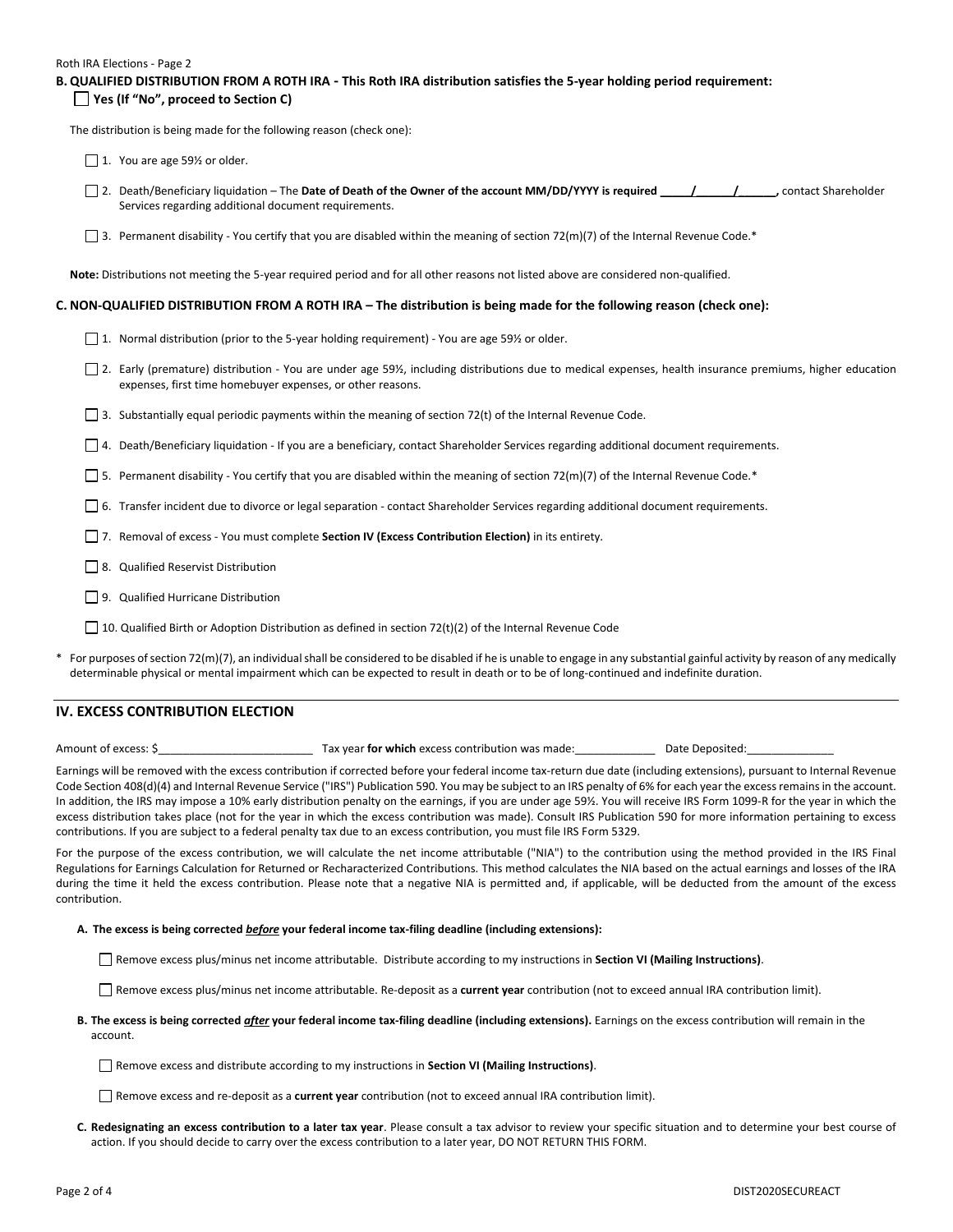## **V. DISTRIBUTION AMOUNT** – Complete sections A and B

## **A. Choose one:**

| Liquidate Entire Account                                                                                                               |                                                             |                   |  |
|----------------------------------------------------------------------------------------------------------------------------------------|-------------------------------------------------------------|-------------------|--|
|                                                                                                                                        |                                                             |                   |  |
| Periodic Distributions - In the amount of $\zeta$ ________________________ _ _ Monthly _ Quarterly _ Semi-Annual _ Annual Installments |                                                             |                   |  |
| Substantially Equal Periodic Payments (Section 72(t) of the Internal Revenue Code) - In the amount of $\zeta$ (or)                     |                                                             |                   |  |
| Calculate under the RMD method using $\Box$ Uniform Lifetime Table $\Box$ Single Life Table $\Box$ Joint and Last Survivor Table*      |                                                             |                   |  |
|                                                                                                                                        |                                                             |                   |  |
| Distribute in a series of $\Box$ Monthly $\Box$ Quarterly $\Box$ Semi-Annual $\Box$ Annual Installments                                |                                                             |                   |  |
| B. Choose one:                                                                                                                         |                                                             |                   |  |
| Distribute proportionately across all funds, (or)                                                                                      |                                                             |                   |  |
| Distribute as indicated below:                                                                                                         |                                                             |                   |  |
|                                                                                                                                        |                                                             |                   |  |
|                                                                                                                                        |                                                             |                   |  |
|                                                                                                                                        |                                                             |                   |  |
|                                                                                                                                        | Total Amount: \$<br><u> 1980 - Johann Barbara, martin d</u> | <b>Total 100%</b> |  |

## **RESTRICTION ON INDIRECT (60-DAY) ROLLOVERS**

An IRA participant is allowed only one rollover from one IRA to another (or the same IRA) across all IRAs (Traditional, Rollover, Roth, SEP, SARSEP and SIMPLE) in aggregate that a taxpayer owns in any 12-month or 365-day period. As an alternative, a participant can make an unlimited number of trustee-to-trustee transfers where the proceeds are delivered directly to the receiving financial institution, successor custodian or trustee. You must contact the receiving institution to initiate a trusteeto-trustee transfer. For more information please visit the Internal Revenue Service's web site [www.irs.gov](http://www.irs.gov/) using the search term "IRA One-Rollover-Per-Year Rule".

### **VI. MAILING INSTRUCTIONS**

|                                                                                                                         |         |                 |            |                 |                 | Mail to my address of record - (if you elected a Direct Rollover to a qualified plan or 403(b) you must complete the receiving custodian below*)                                                                                                                                                                                        |
|-------------------------------------------------------------------------------------------------------------------------|---------|-----------------|------------|-----------------|-----------------|-----------------------------------------------------------------------------------------------------------------------------------------------------------------------------------------------------------------------------------------------------------------------------------------------------------------------------------------|
| *Qualified Plan, 401(k), TSP or 403(b) Direct Rollover Deposit – Check will be made payable to the receiving custodian. |         |                 |            |                 |                 |                                                                                                                                                                                                                                                                                                                                         |
| Type of plan receiving IRA assets:                                                                                      | 1401(k) | $\Box$ 403(b)   | $\Box$ TSP | $\Box$ 457 plan |                 | other employer sponsored qualified plan                                                                                                                                                                                                                                                                                                 |
| *Receiving Custodian:                                                                                                   |         | Account Number: |            |                 |                 |                                                                                                                                                                                                                                                                                                                                         |
| Street:                                                                                                                 |         |                 | City:      |                 | State:          | Zip:                                                                                                                                                                                                                                                                                                                                    |
| *Transfer funds electronically via ACH (voided check required, if not on file)                                          |         |                 |            | $(or)$          | *Mail check to: | *A Medallion Signature Guarantee ("MSG")<br>Stamp is required if the banking instructions<br>are not already on file. An MSG may be<br>obtained at your local bank or trust<br>company, securities broker/dealer, clearing<br>agency or savings association. The bank<br>account must include your name in the<br>account registration. |
|                                                                                                                         |         |                 |            |                 |                 |                                                                                                                                                                                                                                                                                                                                         |
| Purchase into my non-retirement account:<br>Application attached with investment instructions (or)                      |         |                 |            |                 |                 |                                                                                                                                                                                                                                                                                                                                         |